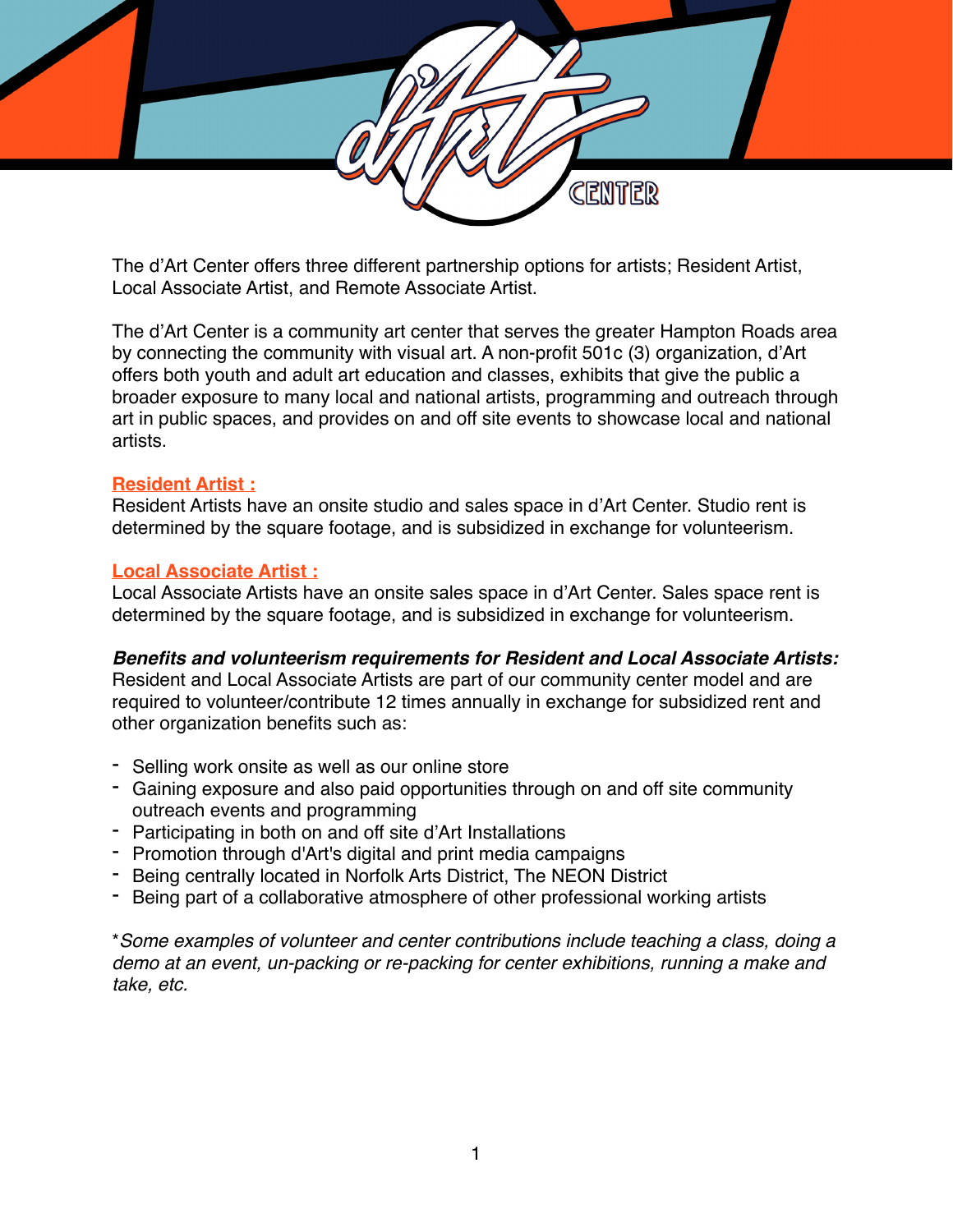## **Remote Associate Artist:**

Remote Associate Artists have an onsite sales space in d'Art Center. These artists rent sales space for a 3 month increments for \$225 and a 25% commission on sales. Remote Associates are not required to do any volunteerism or center contributions and receive organization benefits such as:

- Selling work onsite as well as our online store
- Gaining exposure through onsite community outreach events and programming
- Promotion through d'Art's digital and print media campaigns
- Being centrally located in Norfolk Arts District, The NEON District

#### *More information pertaining to all d'Art Artists:*

Individuals interested in becoming a d'Art Center Artist will go through a short interview process with the Executive Director, Center Curator, and other d'Art staff.

Rent rates and available studio and wall spaces will be discussed upon interview.

Resident and Local Associate Artist leases are done on an annual basis.

Resident and Local Associate Artists are required to have a City of Norfolk business license.

Rent rates for Resident Artist studios/sales space span from \$192 - \$408 MONTHLY. Resident Artists are ONLY charged a commission rate on artwork sales if d'Art Center makes the sale due to the artist's absence. That commission rate on Resident Artist artwork sales is 60% Artist / 40% d'Art.

Rent rates for Local Associate wall spaces span from \$277 - \$948 ANNUALLY. The Local Associate Artist commission rate on artwork sales is 75% Artist / 25% d'Art.

Rent rates for Remote Associate wall spaces are \$225/3 mo. period. The Remote Associate Artist commission rate on artwork sales is 75% Artist / 25% d'Art.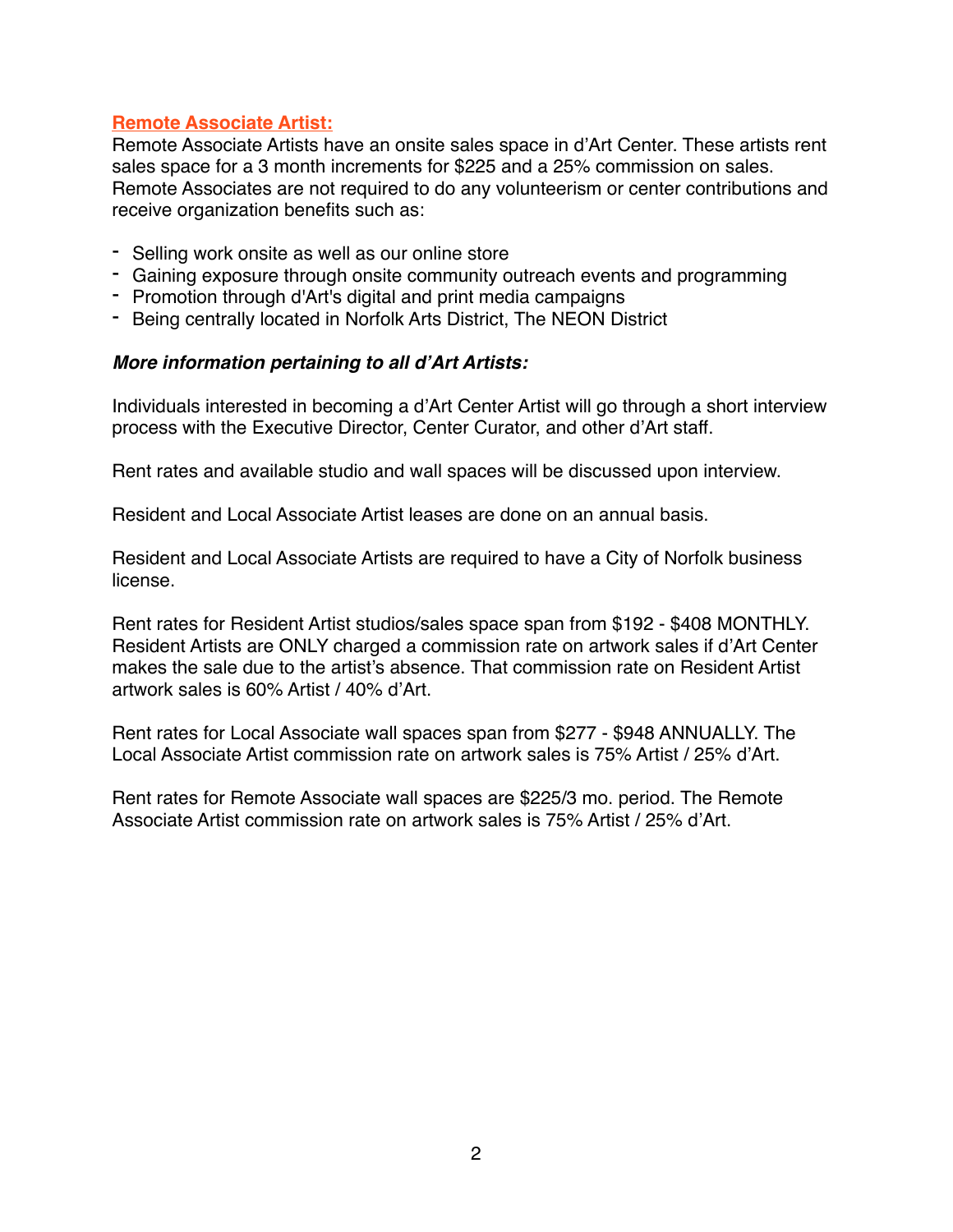# **Application Directions**:

*Please send THIS filled out application, your resume, an artist biography, an artist statement, and your artist portfolio (your portfolio can be your website, an online portfolio, or a minimum of 7 high resolution image attachments) in an email labeled "Artist Application to: connect@d-artcenter.org*

# **Artist Application :**

What level of partnership are you interested in? *(check all that apply)*:

| <b>Resident Artist</b>                                                                     | <b>Local Associate Artist</b><br><b>Remote Associate Artist</b> |
|--------------------------------------------------------------------------------------------|-----------------------------------------------------------------|
|                                                                                            |                                                                 |
|                                                                                            |                                                                 |
|                                                                                            |                                                                 |
|                                                                                            |                                                                 |
|                                                                                            |                                                                 |
|                                                                                            |                                                                 |
|                                                                                            |                                                                 |
|                                                                                            |                                                                 |
| Are you affiliated with any other artist collectives or groups? (If so, please list them): |                                                                 |
|                                                                                            |                                                                 |
| Do you have a current studio location? (If yes, please list where) ______________          |                                                                 |
| Is your work currently in a gallery location? (If yes, please list where) _____________    |                                                                 |

\_\_\_\_\_\_\_\_\_\_\_\_\_\_\_\_\_\_\_\_\_\_\_\_\_\_\_\_\_\_\_\_\_\_\_\_\_\_\_\_\_\_\_\_\_\_\_\_\_\_\_\_\_\_\_\_\_\_\_\_\_\_\_\_\_\_\_\_\_\_